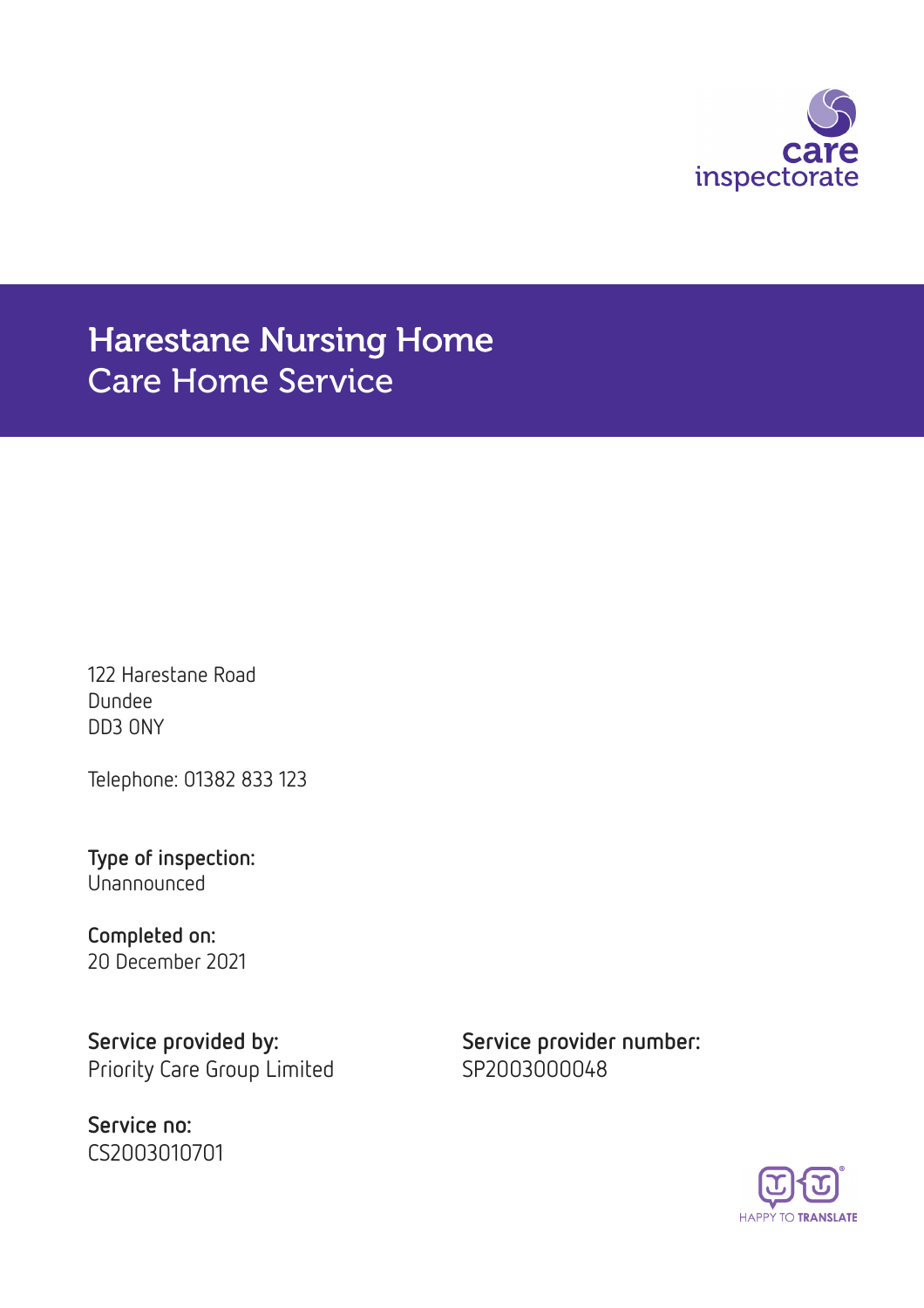### About the service

Harestane Nursing Home is situated in the Kirkton area of Dundee and can accommodate up to 66 older adults; two of which, can be under the age of 50 with nursing needs. Harestane is convenient for local services and public transport.

The home is surrounded by a secure, well landscaped garden, which can be easily accessed by the people living at this service.

The mission statement of this service is:

'To assist every client with improving their quality of life, encouraging independence and allowing them to be comfortable with excellent care in the home, by providing professional care with dignity, respect and compassion.'

This service is provided by the Priority Care Group.

This was a focused inspection to evaluate how well infection prevention and control was being managed during the Covid-19 pandemic. We evaluated the service based on key areas that are vital to the support and wellbeing of people experiencing care during the pandemic. The inspection started at 7am on 17 December 2021 and finished at 1pm on 20 December 2021. We gave the manager and deputy manager feedback prior to leaving the care home.

This inspection was carried out by inspectors from the Care Inspectorate.

## What people told us

Many of the people living in the care home were unable to tell us what they thought about living there. We discretely observed interactions between people and staff and saw warm and respectful engagement.

One person invited us into their room and was happy to share their views. They described the food as excellent, and said it was as good as their own cooking. They enjoyed showing us their room which was clean and tidy with a lot of family photographs on display.

## From this inspection we evaluated this service as:

In evaluating quality, we use a six point scale where 1 is unsatisfactory and 6 is excellent

| How good is our care and support during the<br>COVID-19 pandemic? | 3 - Adequate |
|-------------------------------------------------------------------|--------------|
|                                                                   |              |

Further details on the particular areas inspected are provided at the end of this report.

How good is our care and support during the 3 - Adequate COVID-19 pandemic?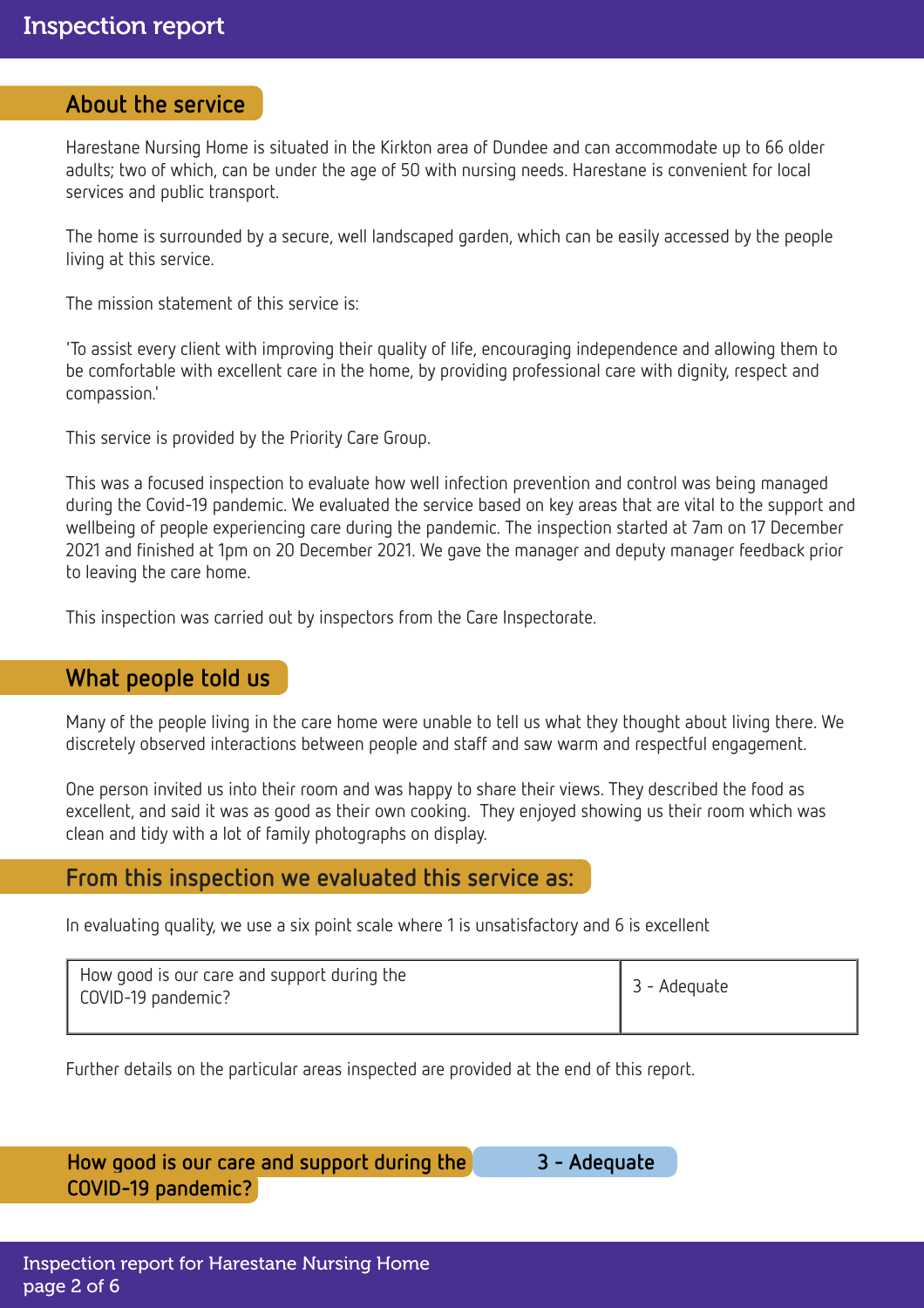Our focus of this inspection was to establish whether the setting was safe and well maintained during the Covid-19 pandemic. We found the service to be operating at an adequate level, with some strengths that just outweighed the weaknesses.

Staff were warm and respectful towards people experiencing care, supporting a sense of comfort and dignity.

Indoor visiting was being safely supported in people's bedrooms and people have been safely supported to go on outings with family and friends. Visiting arrangements were flexible, to suit individual needs and lifestyles, supporting increased contact and good outcomes for people living in Harestane and their friends and family.

A range of checks and audits were in place to monitor and ensure good standards of cleaning, hygiene and practice. We were told mattress checks were being carried out, however, our observations and findings identified significant concerns. We shared our concerns with the manager who immediately addressed the issues. See area for improvement 1.

There were sufficient supplies of PPE, however, this was not always easily accessible to staff delivering care and support in people's rooms. Bins were not always available where they were needed, and those that were available did not always have a bin liner in them. This meant used PPE could not always be easily and safely disposed of. The manager agreed to address this immediately.

Staff were wearing masks correctly and understood the need for enhanced cleaning procedures, helping to ensure good infection prevention and control. However, staff were observed carrying used laundry in a manner which was not in line with good practice guidance and risk reduction measures. See area for improvement 2.

#### Areas for improvement

1. To support people's health and wellbeing, the manager should improve how the care home environment and equipment is monitored, in line with current infection prevention and control good practice guidance. Cleaning and maintenance records should be properly completed and regularly checked for accuracy.

2. To support people's health and wellbeing, the manager should ensure that all staff comply with current infection prevention and control good practice guidance in relation to the managemetn of laundry and use PPE.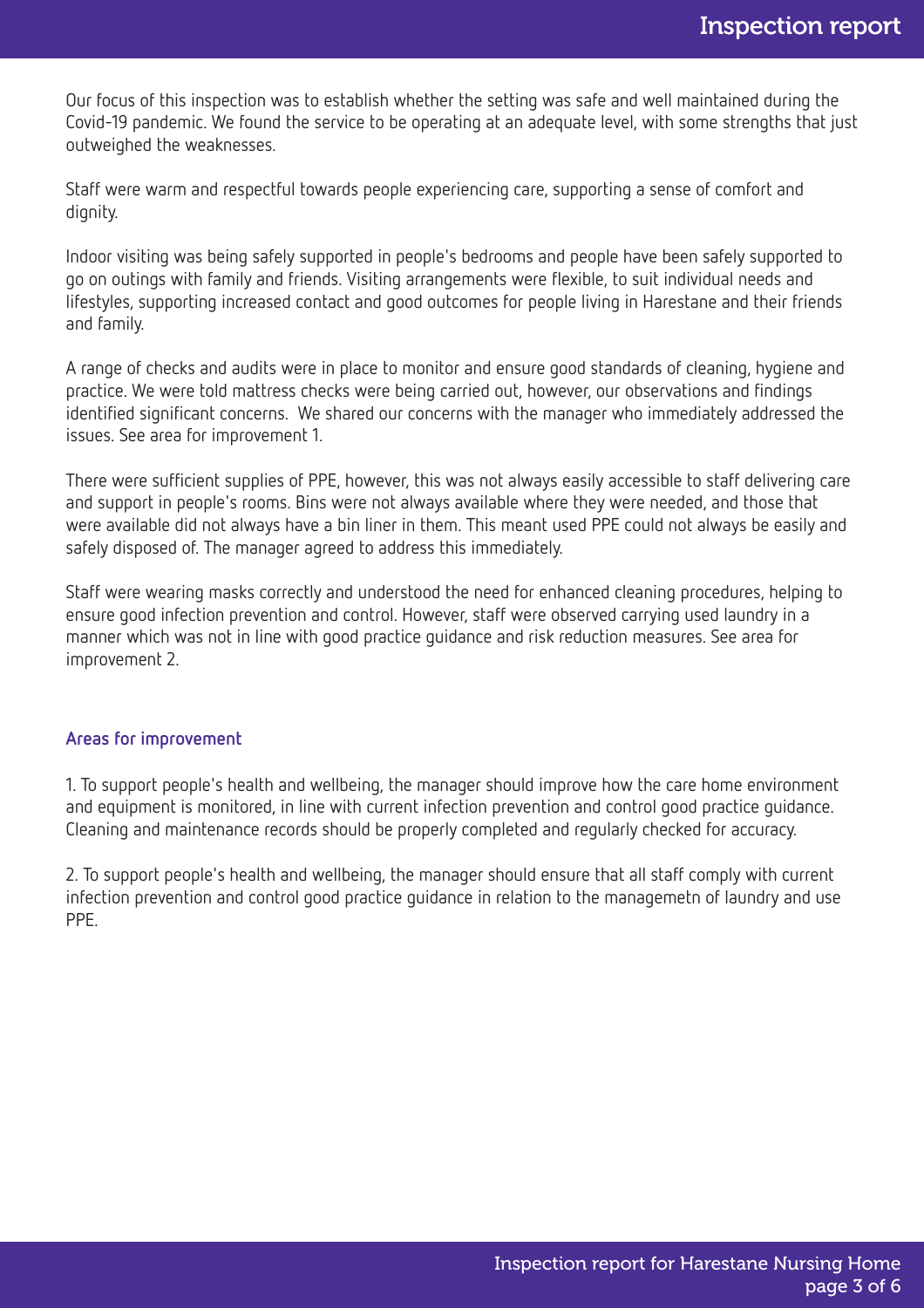What the service has done to meet any areas for improvement we made at or since the last inspection

## Areas for improvement

#### Previous area for improvement 1

The service should ensure that where people require 'as required medication' for stressed and distressed behaviour, that this is provided in a planned and consistent manner.

- Support plans should be clear about the steps staff should take to support people, and what strategies are usually successful in supporting a reduction in stress and distress.

- The correct use of ABC (antecedents, behaviour, consequences) charts, that are used to understand what triggers cause stressed reactions, and interventions that support people.

- That medication is used as a last resort and that its effects are monitored and recorded.

This is in order to ensure that care and support is consistent with the Health and Social Care Standards 4.11 which states: 'I experience high quality care and support based on relevant evidence, guidance and best practice'

and

This is in order to ensure that care and support is consistent with the Health and Social Care Standards 4.16 which states: 'I am supported and cared for by people I know so that I experience consistency and continuity.'

#### This area for improvement was made on 16 April 2019.

#### Action taken since then

This area for improvement was not followed up at this visit.

## **Complaints**

Please see Care Inspectorate website (www.careinspectorate.com) for details of complaints about the service which have been upheld.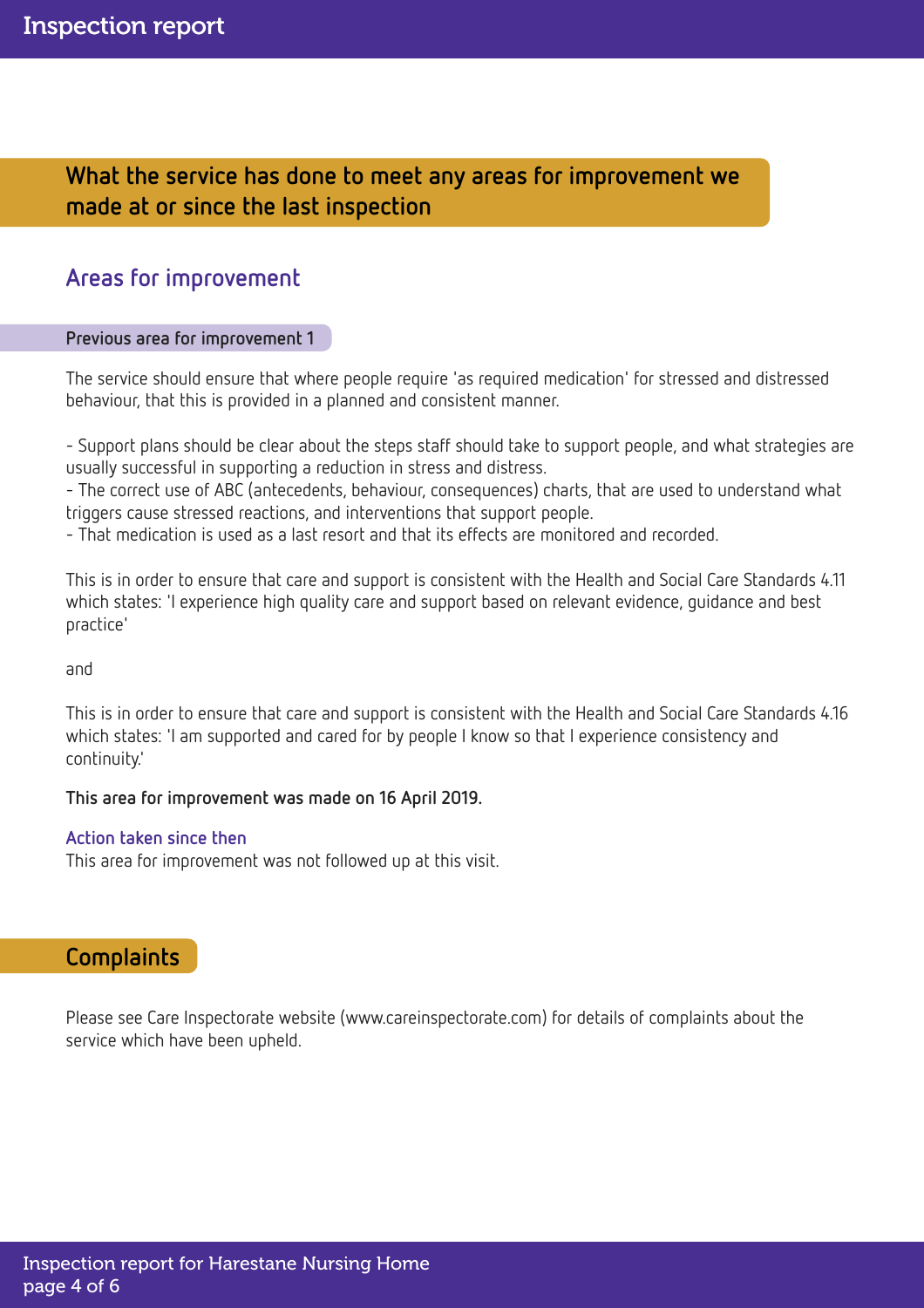## Detailed evaluations

| How good is our care and support during<br>the COVID-19 pandemic?                                    | 3 - Adequate |
|------------------------------------------------------------------------------------------------------|--------------|
| 7.2 Infection control practices support a safe environment for people<br>experiencing care and staff | 3 - Adequate |